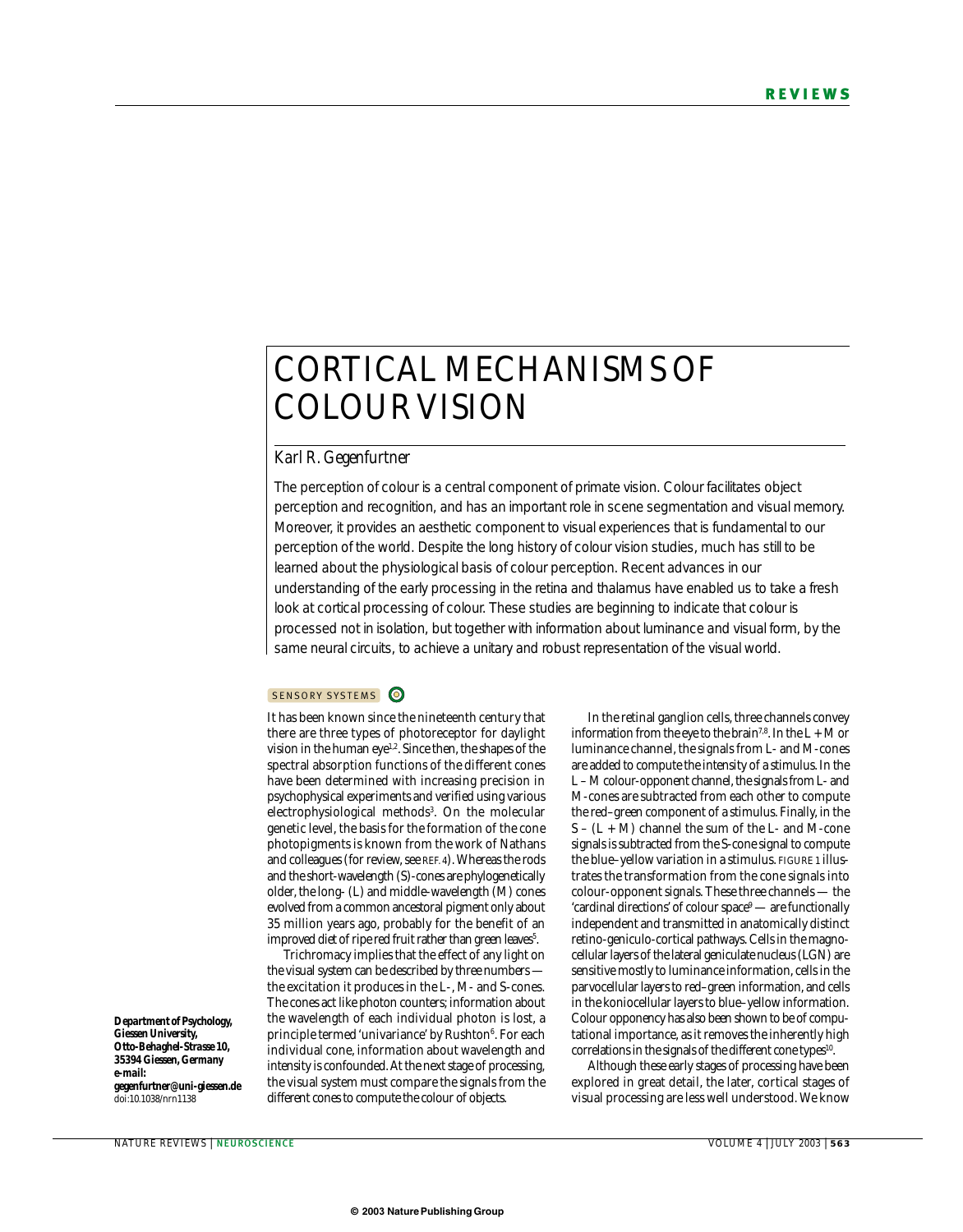

in **a**) starts with the absorption of light by three types of cone photoreceptor (L, M and S) in the eye (**b**). The three black and white pictures (**c**–**e**) show how the three cone types are excited by the image in **a**. The L- and M-cone images are similar. The electrical signals generated by these photoreceptors go through complicated circuitry (**f**) that transforms the signals into three channels— one carrying luminance and the other two being colour-opponent, red–green and blue–yellow (**g**–**i**). These colour-opponent signals are sent to the visual cortex by way of the thalamic lateral geniculate nucleus (LGN).

ence of colour.

**Psychophysics**

**METAMERIC** 

Two stimuli with different spectral light distributions are called metameric if they lead to the same activation patterns in the three cones.

#### $V_{\lambda}$

The human luminous efficiency function *V*<sub>1</sub> specifies the effectiveness with which stimuli of different wavelength activate the visual system.

the visual cortex<sup>11,12</sup>. Rediscovering a principle first used by Liebmann<sup>13</sup>, Ramachandran and Gregory<sup>14</sup> created displays that were designed to activate the colour vision system selectively. They used knowledge about human luminance perception to construct stimuli in which every point was assigned the same luminance (FIG. 1h,i). These stimuli, which vary only in hue and saturation, are called iso- or equiluminant. A number of early studies concluded that processing of features such as form and motion was severely impaired at isoluminance (for an overview, see REF. 15). Interestingly, 25 years later, and after many experiments, it can be said that for most functions the colour vision system is just as efficient as the luminance system (for reviews, see REFS 16,17). Why did the early studies lead to such mistaken conclusions?

Most low-level visual functions depend heavily on the magnitude of the input signal, as nearly all neurons in the visual system give faster and stronger responses to stimuli of higher contrast<sup>18</sup>. Contrast  $C$  is typically defined as  $C = (L - L_0)/L_0$ , where *L* is the luminance of an object and  $L_0$  is the luminance of the background. As isoluminant stimuli are defined as having no luminance difference from the background, we need to find another way to specify the strength of the input signal. We alreadly know the spectral absorption functions of the cones, so we can calculate the effect any input stimulus has on the cones and then calculate the resulting cone contrasts  $(C_{SML})$ , for example  $C_S = (A_S - A_{S0})/A_{S0}$  where A<sub>s</sub> specifies the S-cone activation caused by an object and  $A_{\rm so}$  the S-cone activation caused by the background. Luminance stimuli, by definition, activate all three types of cone equally, and their excitations vary between 0 (black) to full (bright white). The contrasts are equal in all three types of cones (FIG. 2a). For isoluminant stimuli, the luminance at each point in a stimulus has to be kept constant. Every increase in excitation of the L-cones, for example, has to be balanced by an equally large decrease in M-cone excitation. Although we could still, in principle, achieve high contrasts, under realistic conditions the maximal achievable contrast is limited by the large overlap between the absorption spectra of L- and M-cones (FIG. 1b) to a value of about 0.3. So, to achieve a 'fair' comparison between the visual capabilities of luminance and colour vision, we first have to normalize the input so that it leads to stimulation of equal magnitude in the cones. When contrasts are normalized in this way, there is no longer an obvious impairment of visual perception at isoluminance. The efficiency of processing is equal for colour vision and luminance vision for most tasks, even though in some cases there are performance advantages for luminance stimuli because higher input contrasts can be achieved<sup>16,17</sup>.

In addition to functioning as well as the luminance system in many tasks, the colour vision system excels at visual detection. Stromeyer and colleagues<sup>19</sup> determined the visual stimulus with the least physical energy that can be detected on a neutral grey background. They found that the visual system is most sensitive to small red spots of light. FIGURE 2b shows thresholds for detecting small patches of sinewave gratings that are modulated in various directions of colour space<sup>20</sup>. The thresholds are

that many cells in the visual cortex respond to colour. The main questions are whether these cells respond to other visual attributes as well, what kind of computations these cells perform on their visual input, and how these signals contribute to our perceptual experi-

Before discussing the cortical mechanisms of colour vision, it is helpful to summarize briefly the psychophysics of colour perception, which constitute the behavioural, perceptual and experiential measures that we try to explain in terms of neural events. Many psychophysical studies were motivated by the idea that colour, form and motion were processed separately in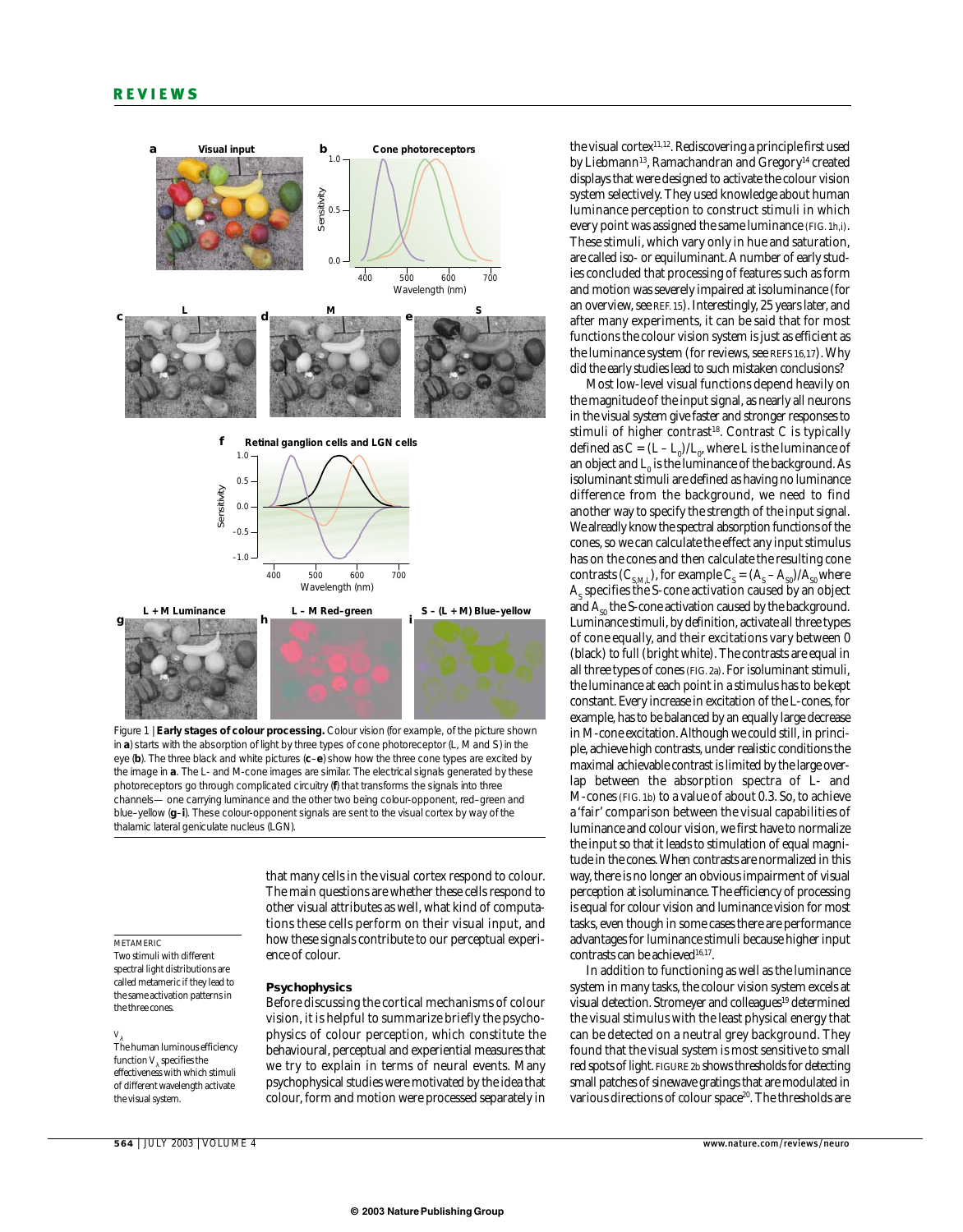

Figure 2 | **High sensitivity of the colour vision system.** Left, cone contrasts produced by green, yellow and red peppers. The positive and negative diagonal lines represent the luminance axis and the red–green isoluminant axis, respectively. The axes show the contrasts produced in the L- and M-cones when comparing other objects to the yellow pepper, which excites L- and M-cones equally well. The red pepper and the green pepper produce changes in L- and M-cone excitations of opponent signs with respect to the yellow pepper. The magnitude of these changes is on the order of 10%. An equally large change along the luminance direction, indicated by the slightly brighter yellow pepper, is hardly noticeable. Right, detection thresholds for slowly modulated (1 Hz), low-spatial-frequency (1 cycle deg.<sup>-1</sup> visual angle) sinewave gratings of various colours consisting of L- and M-cone modulations20. Thresholds are indicated by the distance from the origin and are much smaller for isoluminant stimuli (negative diagonal) than for luminance stimuli (positive diagonal).

smallest when L- and M-cones are modulated with opponent signs (isoluminance) rather than with the same sign (luminance). FIGURE 2a also illustrates the high sensitivity of the colour-opponent system. Although small changes in luminance are hardly noticeable, colour changes with equally large cone contrasts can appear quite marked. We can conclude from these experiments that colour is what the eye sees best.



Figure 3 | **Colour constancy and induction.** Eight squares were cut from coloured papers and were illuminated with a greenish light to the left and a reddish light to the right. The mechanisms of colour constancy make the eight squares on the left seem identical to the eight squares on the right. In fact, the four squares in column 1 were printed with the same ink as the four squares in column 4. They appear different because they are printed on a slightly different background. The change in background was due to the illumination change from green to red light. The four squares in the first column appear similar to those in the third column because the local colour difference to the background is identical for these two columns (1 and 3), as it is for columns 2 and 4.

In natural vision, isoluminant stimuli arise rarely, if ever. It would be wasteful to devote many cortical resources to the analysis of such stimuli. In evolutionary terms, the red–green colour vision system evolved after the luminance system was already in place. Therefore, the natural question to ask is what colour information can add to existing luminance information, rather than what it can do on its own. In other words, why did trichromatic colour vision evolve? The answer that is frequently favoured indicates a very specific purpose. Detecting ripe red fruit against green foliage is improved when using the  $L - M$  colour-opponent channel<sup>5</sup>. However, psychophysical data indicate that colour vision might have a more general role. Using various natural images as stimuli, we showed that colour vision significantly improves the speed with which images can be recognized, and also significantly improves memory for the same scenes<sup>21,22</sup>. But how does the brain do it?

#### **Chromatic properties of cortical cells**

Before talking about 'colour' cells, it is helpful to ask what requirements are necessary for a cell to be useful in the analysis of colour. The simplest answer would be that a colour cell should respond to a single colour only, or to a limited range of colours. However, colour is a sensation, rather than a physical property of the stimulus. On the one hand, two stimuli that reflect the same spectral distributions of light, and which will therefore lead to the same local pattern of cone excitations, can lead to different colour percepts when embedded in different surrounding stimuli — a process often called chromatic induction<sup>23</sup>. On the other hand, different spectral distributions of light can lead to the same colour percept, either because the stimuli are METAMERIC and therefore lead to the same excitation pattern in the cones, or because they are interpreted as being caused by the same object a concept called colour constancy<sup>24</sup> (FIG. 3). So we have to differentiate between two types of colour-selective neuronal response, one correlating with the ratios of retinal cone excitations and the other with our percept.

We will start with cells that respond to a fixed pattern of cone excitation. Several definitions of colour selectivity have been adopted in recent years. The early studies of primary visual cortex adopted a stringent criterion. Cells responding at all to luminance stimuli were classified as 'luminance' cells, and only the few cells that responded exclusively to chromatic stimuli were classified as 'colour' cells. In this way, the proportion of chromatically responsive cells was estimated to be as low as 10% (REF. 25). Some authors still adopt this strong criterion for the classification of colour cells<sup>26</sup>. Luminance responses mean that cells sum the L- and M-cone input in the 2:1 ratio that is compatible with the human luminous efficiency function,  $\rm\scriptstyle V_\lambda$ . Most neurons in the magnocellular layers of the LGN and many cells in all areas of visual cortex behave in this way<sup>27-30</sup>. However, many of these cells deviate slightly from  $V_{\!\lambda}$  and, in a strict sense, would give a differential response to colour. For example, a cell that sums L- and M-cones with a ratio of 2.1:1 would respond slightly better to red than to green of the same luminance. According to that definition, most cells in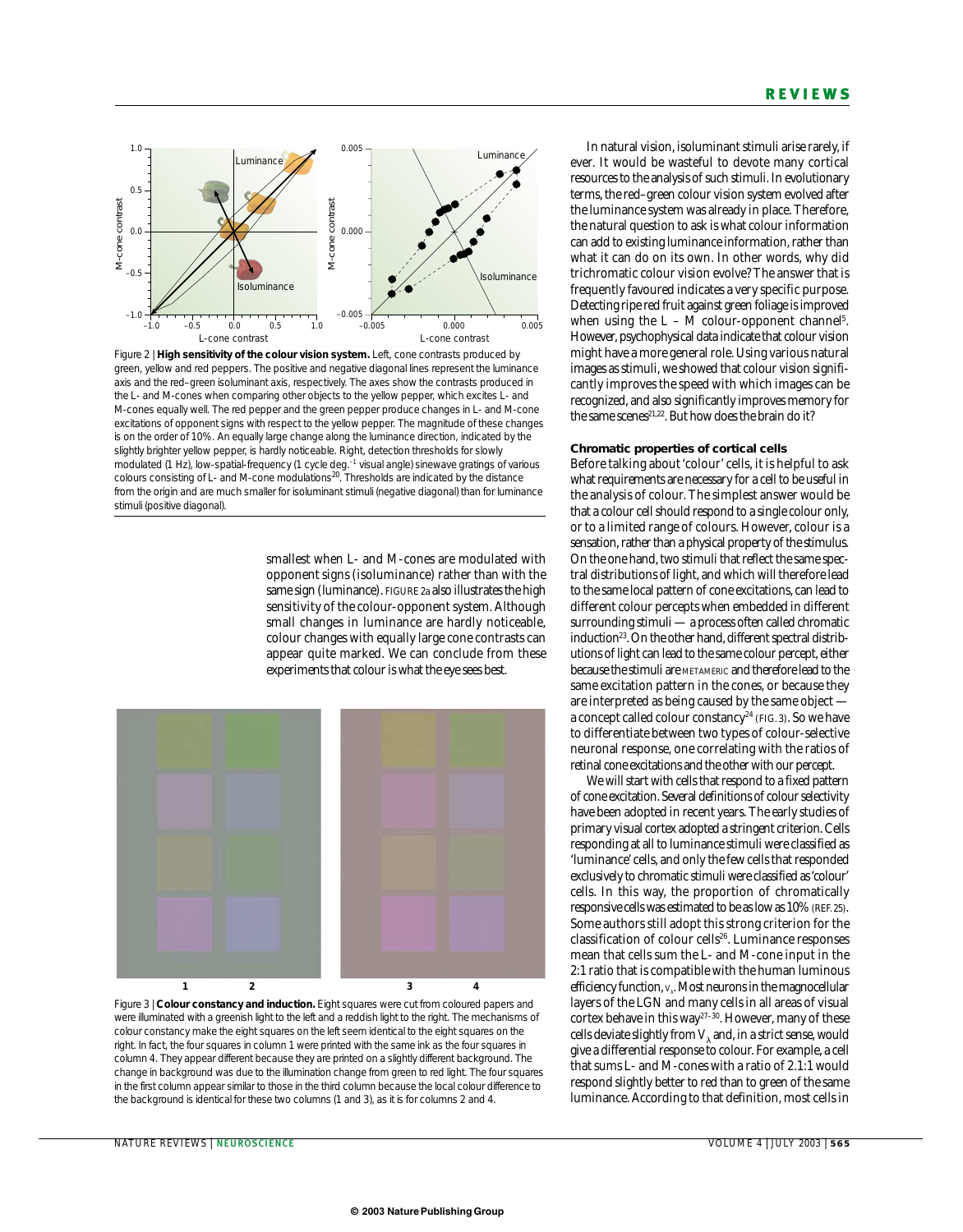# REVIEWS



Figure 4 | **Colour tuning in lateral genciulate nucleus (LGN) and cortex. a** | Distribution of optimal colours for LGN cells<sup>8</sup>. **b** | Distribution of optimal colours for a sample of V2 cells from different cytochrome oxidase compartments (upward pointing triangle, thin stripe; downward pointing triangle, thick stripe; square, interstripe) and V3 cells (circles)<sup>36</sup>. The *x*-axis gives the cell's preferred hue and the *y*-axis specifies how much luminance is required for the optimal stimulus. A cell responding to luminance only has an optimal luminance of 90°, and a cell responding to colour only has an optimal luminance of 0°. Whereas LGN cells cluster around the two cardinal directions of colour space, cortical cells differ widely in their chromatic preferences. There is a continuum between cells that respond to luminance only and cells that respond to colour only. **c** | Chromatic tuning of linear cells, such as those found in the LGN and in all areas of visual cortex36. **d** | Narrow tuning of a cell from area V2. The magnitude of the response (in impulses per second) to different colours is indicated by the distance from the origin<sup>36</sup>

visual cortex would probably be classified as colour cells. The definition of colour cell that is most frequently adopted in the current literature lies in between these two. Cells that add L- and M-cone inputs are called luminance cells, and cells that subtract L-, M- or S-cone inputs are called colour cells. With this definition, many luminance cells would also give differential responses to colour modulations, and many colour cells would respond to variations in luminance.

Using this definition, the proportion of colour-selective cells is estimated to be about 50% in the early visual areas of macaque monkeys, with little difference between V1, V2, V3 and V4 (REFS 31–38). These results agree with studies using functional magnetic resonance imaging (fMRI) that showed a strong colour-opponent response in the visual cortex of human subjects<sup>39,40</sup>. Past investigators assumed that there were two distinct subpopulations of cells, one responding solely to luminance, the other only to colour. The picture that emerges from many recent studies is that there is a continuum of cells, varying from cells that respond only to luminance, to a few cells that do not respond to luminance at all<sup>34-36,41-43</sup>. The exact proportion of colour cells found in these

studies depends to some degree on the relative scaling of luminance and chromatic inputs (see earlier discussion). But the results clearly indicate that — in the cortex the analysis of luminance and colour is not separated.

The chromatic response properties of cortical cells show both differences from and similarities to those at earlier stages of visual processing. In visual cortex, unlike the LGN, the distribution of a cell's preferred colours does not obviously cluster around particular directions in colour space36,41,42,44. FIGURE 4a shows that nearly all colour-selective LGN cells prefer stimuli that are modulated along the cardinal red–green or blue–yellow directions. By contrast, cells in the cortex can have preferences for many other hues (FIG. 4b). As many natural objects are uniformly coloured, cells that respond to a single, specific colour would aid enormously in segmenting these objects. Some neurons in area V2 (REFS 36,45), and to a lesser degree in V1 (REFS 32,33,42,46), have been found to be tuned to certain colour directions with a narrow bandwidth. FIGURE 4c shows the typical, relatively wide tuning of a V1 cell. By contrast, FIG. 4d shows a narrowly tuned cell from area V2. About one-third of all cells in V2 possess such narrow tuning. There is some evidence that these specialized mechanisms might be important for the detection of coloured stimuli in visually variegated environments and for the segmentation of scenes into different objects<sup>47,48</sup>.

# **Colour constancy**

What other computations related to colour need to be performed on visual scenes? Once objects are segmented from the background, we need to identify them. Colour can be useful for identification, because — unlike other visual features, such as shape — colours do not change under different viewpoints. We can rotate objects and move them around; their colour does not change, because the light being reflected from the object into the eye remains about the same. However, the light entering the eye does change when we view an object under different illumination conditions (FIG. 3). Only the proportion of light reflected by the object at each wavelength is an inherent property of each object. To be most useful for object recognition and visual search, the visual system has several mechanisms — both retinal and cortical — to discount changes in illumination<sup>49</sup>. We can assign a fixed colour to an object even when the wavelength composition of the light entering the eye changes under different daylight or artificial lighting conditions. There has been quite a debate over the last three decades about where and how colour constancy is achieved in the primate visual system. It is known from behavioural experiments that light adaptation in single cones $50$  and local contrasts between adjacent cones<sup>51</sup> are important for colour constancy. Another powerful cue for colour constancy seems to be the average colour over a large region of the scene. The long-range interactions that are necessary to compute this average are beyond the size of receptive fields in the LGN or V1.

Many colour-selective cells in the cortex respond best to uniform surfaces of their preferred colour. They compute a weighted mean of the cone excitations within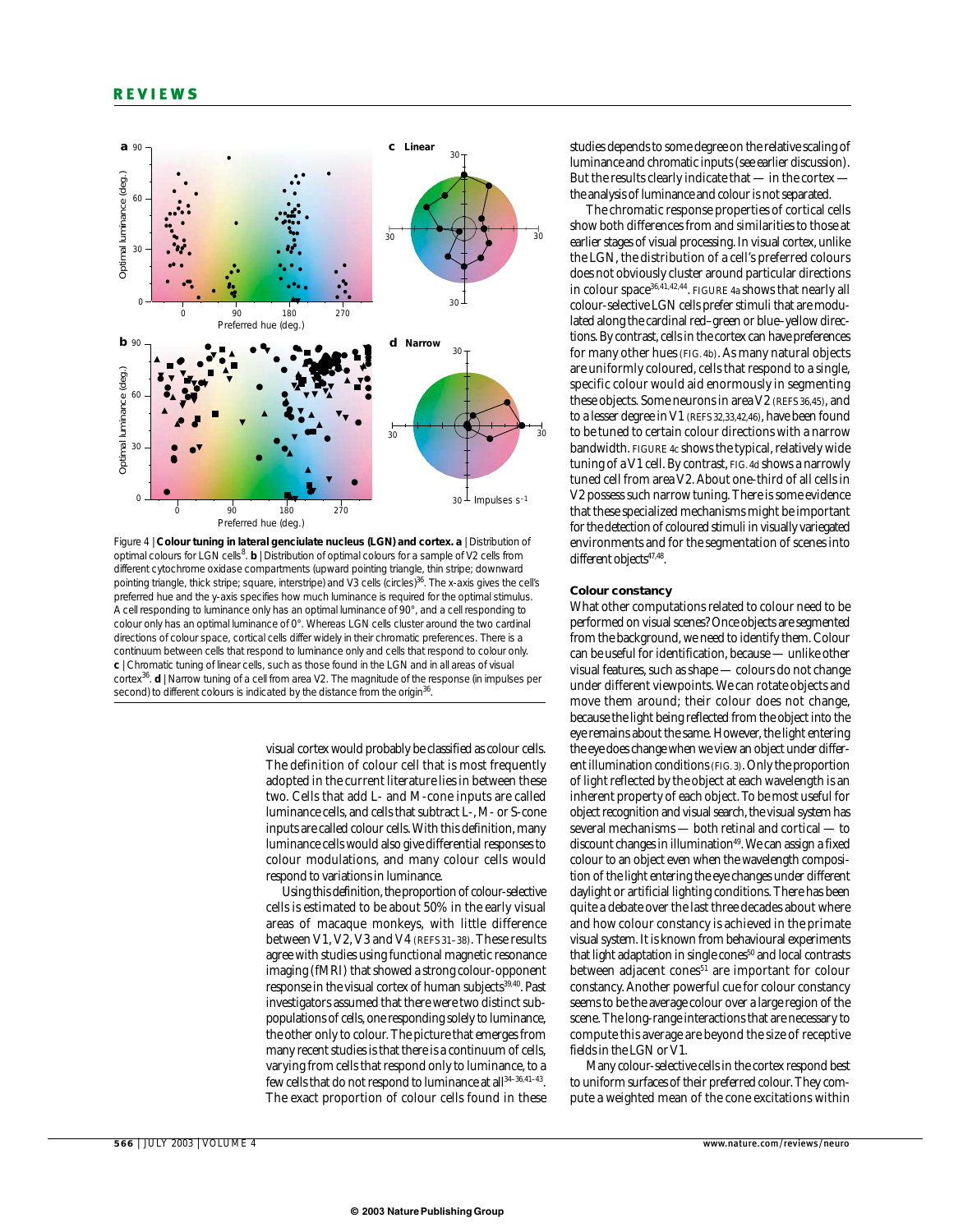their receptive field. As such, their responses will change when the distribution of light in their receptive field or even in the whole scene changes. In other words, these cells will not be able to distinguish between local changes in surface reflectance and global changes in illumination. To achieve this, one has to take the difference between intensities at different image locations. For example, cells in the retina use LATERAL INHIBITION to compute local luminance differences, independently of the overall luminance. To achieve the same thing for colour, we would need a cell with a receptive field that is colour opponent (for example,  $+ L - M$ ) in both its centre and its surround. Then, the difference will be a measure of the chromatic contrast between centre and surround. Such a cell would measure the centre's colour relative to that of its surround. This type of cell is called 'doubleopponent'. Double-opponent cells with concentric receptive fields and perfectly balanced chromatic mechanisms were first found in the goldfish retina52 and later in the macaque primary visual cortex $26,53-56$ . These cells would respond preferentially to small (the size of the receptive field centre) coloured objects on a background of different colour but equal luminance. The status of this type of cell was unclear until recently, because other studies failed to find many cells of the concentric (unoriented) double-opponent type34,41. Instead, doubleopponent cells with oriented receptive fields seem to be more common in V1 (REFS 34,35). Furthermore, the chromatic mechanisms in these cells were often not perfectly balanced. Because of the imbalance, these cells would respond best to edges defined by chromatic and luminance differences. As most edges in the real world do combine luminance and chromatic differences, such cells would be extremely useful for the analysis of natural scenes. Because these cells respond to luminance, Johnson *et al.*<sup>35</sup> made sure that in control experiments these cells take the difference, not the sum, of L- and Mcone inputs. They are therefore *bona fide* colour cells. These double-opponent cells represent a big step towards the neural correlate of colour constancy. Contrary to the earliest reports57,58, V1 cells should be able to achieve some degree of colour constancy, and there are some hints that this might be the case<sup>42</sup>.

However, local computations by double-opponent neurons are probably only part of colour constancy. Neurons with larger receptive fields would be well suited to compute an average colour over a larger region, which could then be used to normalize the colours within that region to an average grey<sup>24,49</sup>. Zeki<sup>57,58</sup> observed some cells that had colour constancy in area V4 of macaque monkeys. In addition to cells being selective to certain cone ratios, which he called wavelength selective, he found cells whose response correlated closely with the colour perceived by a human observer. Schein and Desimone<sup>59</sup> determined the receptive field properties of V4 cells and found a large proportion of cells with large suppressive regions outside their 'classical' receptive field. The experiments that have not been performed until now, and which would give conclusive evidence about the role of V4 in colour constancy, are single-unit recordings in awake behaving

monkeys performing a colour categorization task. An individual neuron's capability for colour constancy could be compared to that of the whole monkey, as has been done in the motion domain<sup>60</sup>. Then, we would hope to be able to influence the monkey's judgements by actively stimulating groups of neurons with a certain colour preference. A prerequisite for this type of microstimulation experiment is an ordered map of colour. Such a chromatotopic organization has been shown in optical imaging experiments to exist in monkey visual areas V1 and V2 (REFS 61–64).

#### **Segregation and integration**

One of the main questions about the cortical processing of colour is whether colour is computed separately from other visual attributes, such as form, motion or depth, or whether these computations are carried out simultaneously in the same pool of neurons. This question needs to be answered separately for each level of processing. We will look first at the segregation of colour in early visual processing, in areas V1, V2 and V3. We will then consider a possible segregation at a later stage of processing, perhaps when assigning colours to objects in extrastriate cortical area V4 or in parts of inferotemporal cortex (IT). In the retinogeniculate pathways, there is a good degree of separation between the magno-, parvo- and koniocellular streams. In extrastriate cortex, Ungerleider and Mishkin<sup>65</sup> found evidence for two mainly separate processing streams, ventral and dorsal. The ventral pathway, including parts of V2, V4 and inferotemporal cortex, is thought to be involved with processing what objects are — their shape, size and colour. The processing of object colour in area V4 was considered to be an essential part of the ventral pathway. The dorsal pathway, including areas V3, MT (middle temporal area) and MST (medial superior temporal area), was thought to be involved primarily in analysing where objects are in the environment.

According to the 'segregation' hypothesis<sup>37,66-70</sup>, the independent processing of visual attributes is maintained between the retinogeniculate pathway and extrastriate cortex. Proponents of this hypothesis claim that different visual attributes are analysed independently throughout most of the visual cortex. Support for this notion came from anatomical studies. Staining cortical tissue with the mitochondrial enzyme cytochrome oxidase (CO) revealed a parcellation of areas V1 and V2 into CO richand CO-poor regions $67-69,71,72$ . Cells in CO-rich regions of layers 2 and 3 in V1, the CO-blobs, were found in some studies to have a preponderance of unoriented, colour-selective cells63,67,73,74. In area V2, unoriented, colour-selective cells were reported in the thin CObands<sup>37,68,70</sup>. So, the anatomical organization revealed by CO staining would have a functional counterpart, in that colour signals would be processed, in V1 and V2, by a population of unoriented neurons, located primarily in the CO-rich blobs of V1 and the thin bands of V2. There have been many studies investigating segregation. Here, I would like to point out that — despite the hot debate — the results of the different studies agree remarkably well. It is mostly the conclusions that differ.

LATERAL INHIBITION Neurons in the retina receive inhibitory input from neighbouring neurons. This reduces the response to slowly changing image intensities and increases the response to sharp edges.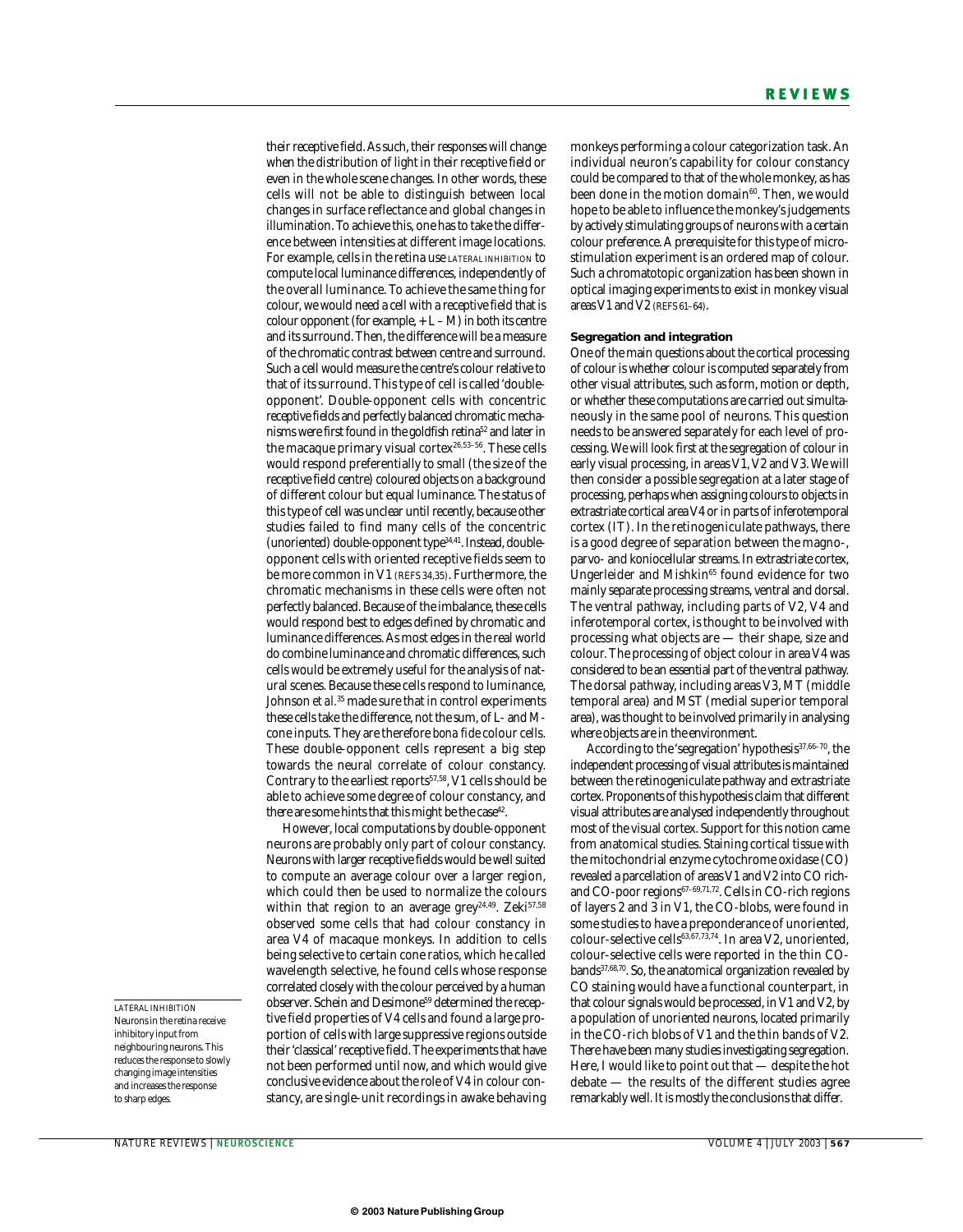

Figure 5 | **Segregation and integration in V2.** The graph shows the proportions of cells selective for colour, orientation, direction of motion and size in different cytochrome oxidate (CO) compartments (thick stripes, thin stripes and interstripes) of macaque monkey area V2. The data are from six studies<sup>37,64,68,75,76,80</sup>. The heavy black lines represent the means across all six studies. Despite the different methods used in these studies, the results show remarkable agreement.

FIGURE 5 shows results from six studies investigating selectivity for orientation, colour, size and direction of motion in the three CO-compartments of V2 (REFS 37,45,64,68,75,76). For each attribute, the proportion of neurons that is selective for that attribute is shown, with the mean values over all six studies. If there was complete anatomical segregation, we would expect each attribute to be processed in only a single CO-compartment: colour in the thin stripes, direction of motion in the thick stripes, and orientation and size in the interstripe regions. If there was no segregation at all, the four black lines should be flat, with equal amounts of selectivity across all stripe compartments. It is obvious that both of these extreme views are wrong. How, then, can different groups of investigators arrive at such extreme and different conclusions? Although there is some variability between the studies, the main trends are similar, despite the different methods that were used in different laboratories.

For colour, there is remarkable agreement, with about 60% colour selectivity for cells in the thin stripes and around half that in the thick stripes and interstripes. The studies by Gegenfurtner *et al.*<sup>76</sup> and Shipp and Zeki37 obtained nearly identical results close to the average of all studies. As the results are quite ambiguous, each investigator chose their preferred conclusion. Similarly, most studies agree on the relative prevalence of cells selective for the direction of motion. For orientation processing, the main difference lies in the proportion of oriented cells in the thin stripes. Here, there seems to be a systematic difference between studies that used quantitative methods<sup>45,75,76</sup> and those that used qualitative methods to estimate orientation selectivity<sup>37,64,68</sup>. However, whether there is a 5% or a 25% difference between orientation selectivity in the thin stripes and the other CO-compartments, it is without question that there is a difference. This does not seem to be the case for size tuning, which is at the same level — about 25% — in all three CO-compartments. Stimuli that are larger than the receptive field's preferred

size lead to a decrease in firing rate. This result emphasizes the importance of complex receptive field surrounds and goes along with strong contextual effects in visual perception (for reviews, see REFS 77,78).

Can we conclude from these results that there is segregation of colour and form processing in early visual cortical areas? We cannot, because the results show only that the average cell, for example in the thin stripes, has a higher chance of being selective for colour and not selective for orientation. From these data, it cannot be concluded that it is the colour-selective cells in the thin stripes that are not orientation selective. Any conclusion is further complicated by the fact that orientation selectivity and colour selectivity are not binary measures. Cells vary continuously in their degree of tuning.A better approach to studying segregation of colour and orientation, for example, is to determine each cell's selectivity, and then to compute the correlation between these selectivites. Where this was done<sup>38</sup> it showed a continuous distribution of orientation and colour selectivity, and the correlation between colour and orientation selectivity was not significantly different from zero (FIG. 6). This lack of correlation also holds for each COcompartment of V2 (REF. 76). The same is the case in V1, V2 and V3, in both awake behaving and anaesthetized monkeys. Therefore, at the functional level, there is no evidence for segregation. Even though there are more colour-selective cells in the V2 thin stripes, their chance of being orientation selective is just as high as for a luminance-selective cell from a thin stripe.

Several possible reasons for this lack of functional segregation have been discussed. Given that there is more or less complete segregation of colour responses in the LGN — no colour selectivity has been found in magnocellular layers — and that early studies of V1 reported more or less complete segregation of the blob and interblob systems, it was assumed that V2 would be the first stage to integrate the different systems. A rich system of intrinsic connections between neurons in the different CO-compartments would foster such interactions between functional streams<sup>79–81</sup>. However, more recent physiological experiments (FIG. 6) have made clear that there is just as little segregation in V1 as there is in V2 (REFS 34,35,38,82). This argues against the hypothesis recently raised by Shipp and Zeki<sup>37</sup> that there might be different degrees of segregation in different layers of V2. They argue that segregation is more complete in the middle layers of V2, which reflect the input signal from V1, and less so in the outer layers, which reflect feedback signals from other cortical areas. It would take data from many neurons to put this hypothesis to a strong test, but the existence of a large number of oriented colour cells in area V1 makes it unlikely that there is strong functional segregation in any layer of V2. Furthermore, recent anatomical evidence also shows much less segregation at the anatomical level than was previously assumed<sup>83</sup>.

Along different lines, Conway and colleagues<sup>26,56</sup> suggest that only a small subset of unoriented colourselective cells in V1 might be used to compute the colour of objects *per se*. Other colour-selective cells would be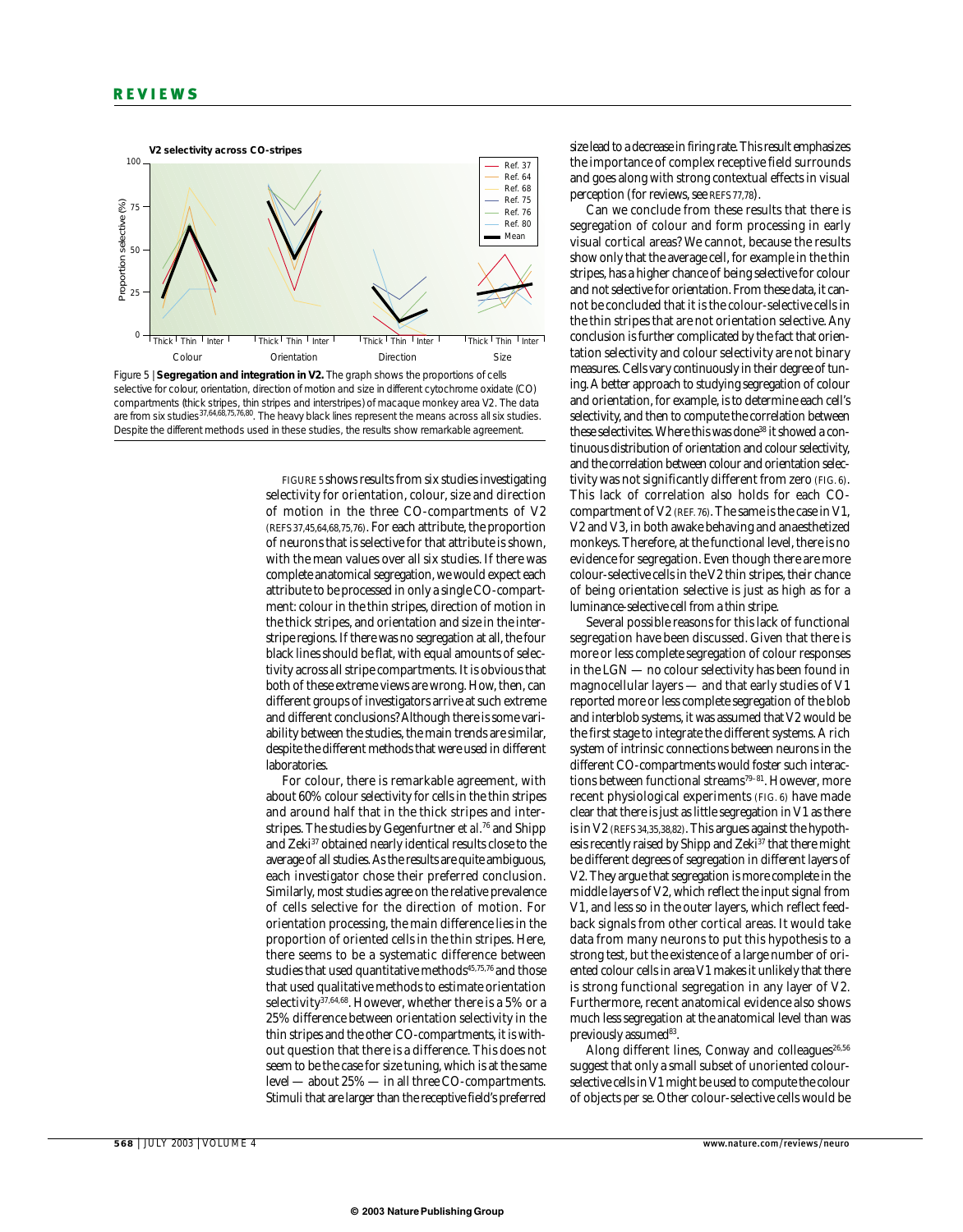

Figure 6 | **Joint neuronal selectivity for colour and orientation.** Squares and circles represent a large number of cells from areas V1 and V2, respectively, of awake behaving macaque monkeys38. The *x*-axis shows an index of orientation selectivity. Unoriented cells would respond equally well at all orientations and have an index of 0. Oriented cells would not respond at the orientation orthogonal to the preferred one and have an index of 1. Colour selectivity is specified as the relative volume in colour space to which a cell does not respond. A selective cell responding to only a single colour would have an index of 0.93, and a nonselective cell responding equally well to all colours would have an index of 0.

used for image segmentation and similar tasks, without colour itself being analysed. Although this view is essentially impossible to test empirically, it also implies that the visual system would compute a colour signal for detecting edges, only to ignore it later on when determining the colour of the edge. The contributions of colour cells to the analysis of edges and surfaces were explicitly tested by Friedman et al.<sup>38</sup>. They found no difference in edge enhancement between colour- and luminanceselective cells. These results contradict the idea that colour information is treated solely by a dedicated, specialized population of neurons in the early visual areas. They agree with psychophysical studies showing that the processing of form defined by colour is limited mainly by retinal factors — the contrast in the cones — but not by subsequent processing<sup>84</sup>.

# **Is there a 'colour centre' in the cortex?**

There are many reports of patients who fail to see the world in colour. The most frequent condition is rod monochromacy, an inherited disease where the cone photoreceptors fail to develop<sup>85</sup>. Because rods have poor spatial and temporal resolution, are absent from the fovea, and are fully bleached at normal outdoor light levels, the vision of rod monochromats is highly impaired. Another type of achromatopsia occurs after damage to visual cortex. This condition is called cerebral or acquired achromatopsia. According to many clinical reports<sup>86,87</sup>, some of these patients have a specific deficit of colour vision, with hardly any impairment of form vision. If this is the case, then we might expect to find an area of the brain where neurons respond predominantly to colour — a 'colour centre'. Colour-selective neurons are concentrated in the parvocellular layers of the LGN. Lesions of the parvocellular layers of the LGN in macaque monkeys lead to a severe deficit in colour vision, while most other

aspects of vision are intact<sup>88</sup>. Interestingly, lesions to the magnocellular system also leave most of vision intact, even functions that are usually associated with the magnocellular system, such as the initiation of smooth-pursuit eye movements<sup>89</sup>. It seems that the retinogeniculate magnocellular and parvocellular systems are mostly redundant systems, with slightly different specializations<sup>90</sup>. So is achromatopsia due to damage to the parvocellular layers of the LGN?

Most human patients with cerebral achromatopsia have lesions in a part of extrastriate cortex that is presumably homologous to monkey area V4 (for reviews, see REFS 86,87). It is roughly the part of the human brain that also responds strongly to chromatic stimulation in functional neuroimaging experiments<sup>40,91-95</sup>. At first sight, the picture seems clear. Human V4 (hV4) is the colour centre of the human brain and damage to hV4 leads to cerebral achromatopsia. However, the situation is much more complicated. Despite the large number of patients studied, there is no well documented case of cerebral achromatopsia without any other visual defects. Neuroimaging experiments show strong responses to colour not only in hV4, but also in early visual areas V1 and V2 (REF. 40). Finally, it is established that area V4, both in monkeys and in humans, is not only responsible for colour vision. In fact, V4 is a main centre for all aspects of spatial vision and is an important link between vision, attention and cognition<sup>96</sup>.

The most widely known case of human achromatopsia is that of the colour-blind painter Jonathan I., who started to see the world in black and white after a car accident. The case was described in detail by Sacks in a literary journal97. Unfortunately, even though many scientists performed tests on Jonathan I., there is not a single piece of scientific documentation of the case. Problems arise when a phenomenological description of the patient claiming improved night vision ("I can read license plates at night from four blocks away") is taken as equivalent to an objective assessment of his visual function — in this case, rod visual acuity. No documented case of achromatopsia has produced an improvement of any aspect of visual perception. The case is even more complicated, because no lesion could be found in computed tomography or magnetic resonance scans. What is clear is that Jonathan I. is by no means a typical case of achromatopsia.

Nearly all achromatopsic patients have scotomas, regions that are completely blind, mostly bilaterally and in the upper parts of the visual field<sup>86,87,98</sup>. The scotomas are probably due to the proximity of hV4 to striate cortex and the optic radiation. As hV4 is just below V1, damage to hV4 often also includes the lower parts of V1, which represent the upper visual fields. Most reported cases have bilateral lesions. Unilateral lesions can lead to achromatopsia in one hemifield, but this is often not noticed because foveal colour vision stays intact. Most importantly, other visual defects occur in conjunction with the lack of colour vision, such as deficits in contrast discrimination of black and white tones, and often (12 out of 14 cases reviewed in REF. 86; 15 out of 31 cases reviewed in REF. 98) prosopagnosia,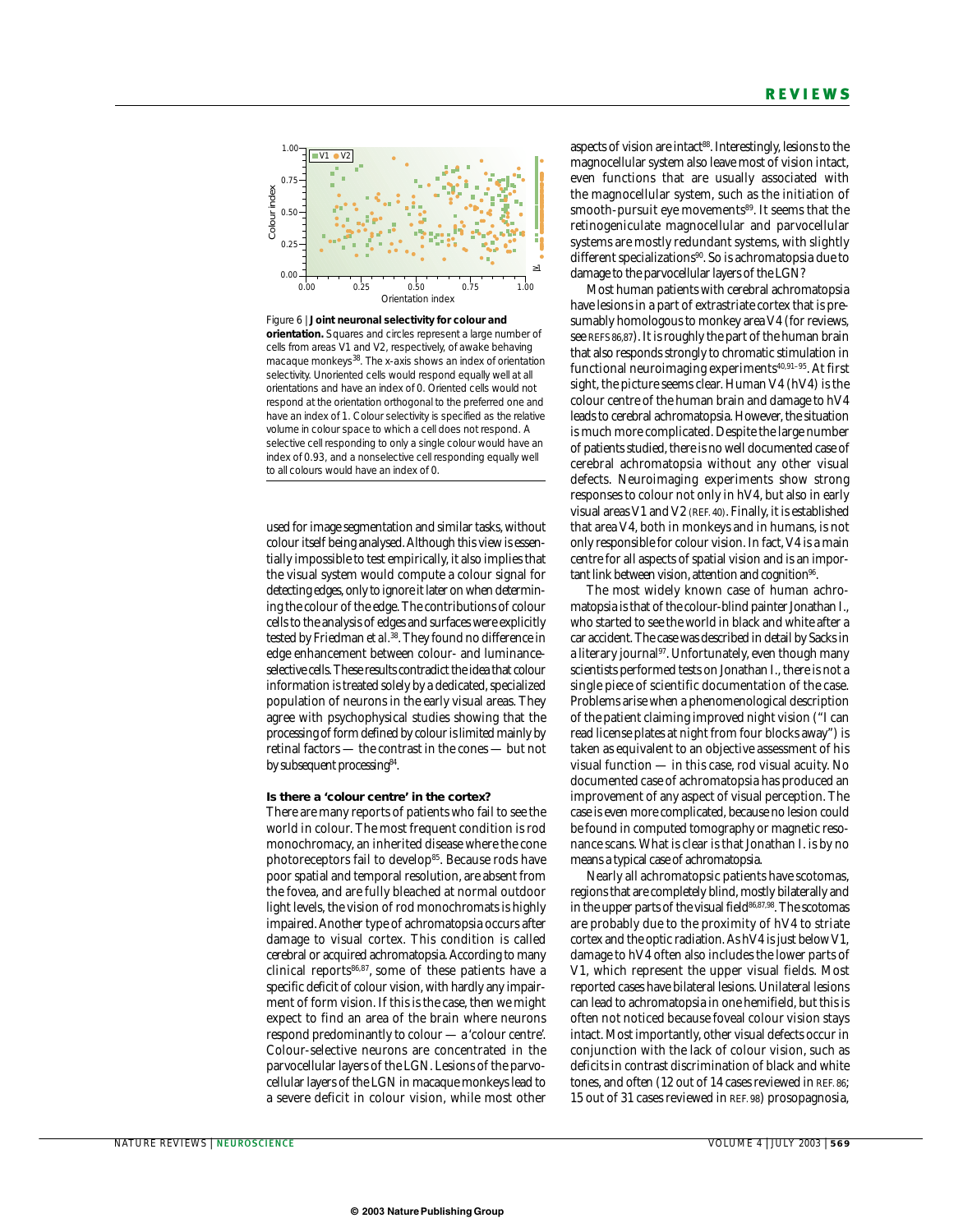the inability to recognize familiar faces. However, if the damage occurs at a high level of visual processing, this implies that all the earlier mechanisms of colour processing should be intact, as has been shown in several newer studies99–105. These patients have normal or nearly normal chromatic sensitivity to chromatic gratings or adjacent fields, but fail to discriminate the colours of separated objects<sup>102</sup>. What seems to be dysfunctional in achromats is the assignment of colours to objects.

In monkeys, lesions of extrastriate area V4 lead to mild deficits in colour vision<sup>106–108</sup>, but also to other perceptual, attentional and cognitive deficits<sup>96</sup>. Lesions to the next processing stage, IT cortex, seem to mimic the human condition of cerebral achromatopsia, producing a specific loss of colour vision. However, the colour deficit depends on the removal of all of IT cortex, and this has other effects on higher-level vision<sup>109</sup>. There is no perfect animal model of achromatopsia, which could be because there is no simple homology between monkey V4 and hV4 (REF. 110), or because some of the colour vision deficits in human achromatopsia are only accessible at the phenomenal level and monkeys cannot tell us what they see<sup>111</sup>.

There is, however, good agreement between the work on human patients and human brain imaging studies. Invariably, neuroimaging experiments reveal an extrastriate area that is highly active in response to chromatic versus luminance stimulation. The coordinates for that region, which has been called the colour centre of the brain, are close to the region that is usually implicated in lesions leading to cerebral achromatopsia. The debate centres on whether this colour centre is the fourth visual area of the human brain. Hadjikhani *et al.*<sup>94</sup> argued that the colour centre is distinct from V4, and gave it a new name, V8. However, a careful analysis of the topographic representation of the visual field along the human ventral pathway<sup>95</sup> did not find an additional hemifield representation adjacent to hV4, as claimed by Hadjikani *et al.*94. It is most likely that V8 is what other authors called V4, and corresponds to what has been called the colour centre on the basis of lesion studies of achromatopsic patients $112-115$ .

Should we conclude that hV4 is the colour centre of the human brain? We can say with certainty that it is important for colour vision, but it seems unlikely that the whole human equivalent of monkey V4 — which takes up about 10% of monkey visual cortex is devoted solely to the analysis of colour. Electrophysiological recordings in humans show that only a small part of hV4 is concerned with colour, and that nearby parts deal with other aspects of object recognition<sup>116</sup>. There are also other regions with a high sensitivity to colour, most notably V1 and V2 (REFS 40,93,94). As a further argument against the existence of a single colour centre in the human brain, other authors have reported that colour discrimination, colour constancy and colour memory can be dissociated in patients with lesions to extrastriate cortex<sup>117-119</sup>. So, as is the case for most other visual attributes, our experience of colour probably depends on the activity of neurons in several cortical areas.

#### **Conclusions**

Until single-cell recordings of neurons in primate visual cortex became widely available in the 1970s and 1980s, nearly all progress on colour vision related to retinal mechanisms. Over a period of more than 100 years, the cone absorption spectra have been determined more and more precisely. Starting with the work of DeValois *et al.*<sup>7</sup> , the second-stage colour-opponent mechanisms have been characterized fully at the electrophysiological<sup>8,27,120</sup>, psychophysical<sup>9</sup> and computational<sup>10</sup> levels. Many of the early recording studies of primate visual cortex were still hampered by unclear notions about the earlier stages of processing, and by a multitude of different notations for specifying colour coordinates. Looking at more recent studies, we can say that this stage has been left behind. Current research can concentrate on cortical processing and has already led to exciting new results $26,35,46,93$ .

First, it is now clear that there are more cells in visual cortex that are concerned with colour than was first assumed. Comparisons between luminance stimuli and colour stimuli are often problematic and akin to comparing apples and oranges. Now that we know how the colour signal is sent from the eye to the brain, we are better able to scale stimuli and observe their effect on the cortical visual areas. This approach has led to consistent results from single-unit recordings and neuroimaging experiments<sup>35,36,40,93</sup>. Similarly, the detailed knowledge of early processing stages has enabled us to characterize the differences between colour mechanisms in the retina, LGN and visual cortex. In agreement with the processing of nearly all other visual attributes, cortical neurons are more specialized in their chromatic preferences than neurons at earlier stages. Neurons can have a chromatic preference for any hue $41$ , and often their tuning is narrow and specific<sup>36,42,46</sup>. Concerning the combination of colour information with the other visual attributes, the results from different investigators seem to converge, despite widely differing conclusions<sup>37,76</sup>. It can safely be stated that there is some degree of segregation in anatomically defined subregions of V1 and V2, but there is much less evidence for any kind of functional segregation in these early visual areas<sup>38</sup>.

The only way to reach a definitive answer to the question of segregation is to find a better way of integrating single-unit recording data from monkeys with psychophysical and neuroimaging data from humans. This is a problem that concerns all aspects of perception and cognition. The most pressing question for cognitive neuroscience in the near future is to find out how similar or different monkey and human extrastriate cortical areas are.Additional experiments using modern imaging techniques in monkeys<sup>121,122</sup> will help to clarify the relationship between the visual responses in the monkey brain, where single neurons have been studied extensively, and the visual responses in the human brain, where mostly behavioural and imaging data are available. In the long run, more emphasis has to be given to the computations that are performed on the colour signals (and visual signals in general), rather than to the localization of regions that are important for the analysis of colour.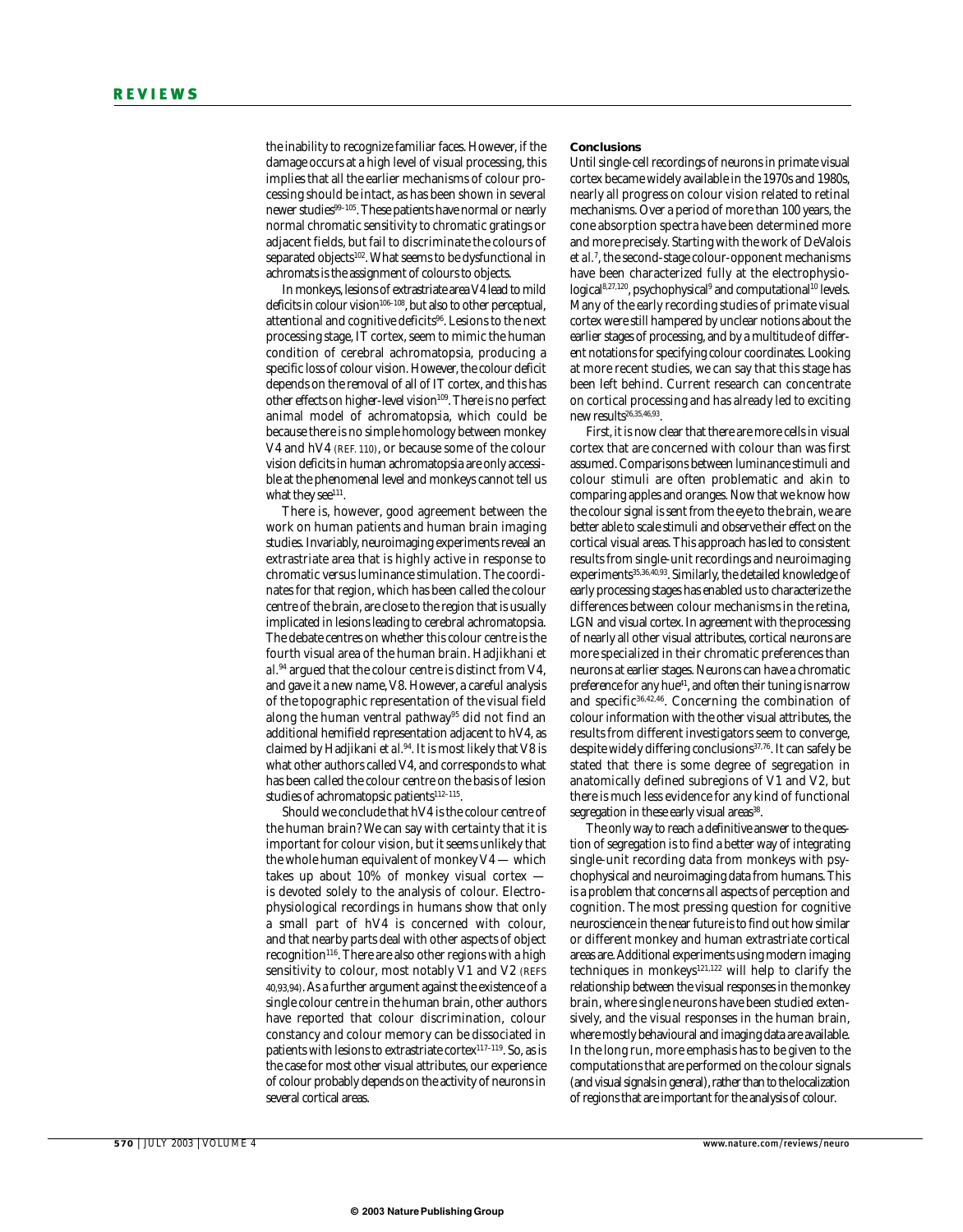- 1. Young, T. The Bakerian lecture: on the theory of light and colours. *Phil. Trans. R. Soc. Lond.* **92**, 12–48 (1802).
- 2. Helmholtz, H. L. F. Über die Theorie der zusammengesetzten Farben. *Ann. Phys. Leipzig* **887**, 45–66 (1852).
- 3. Stockman, A. & Sharpe, L. T. The spectral sensitivities of the middle- and long-wavelength-sensitive cones derived from measurements in observers of known genotype. *Vision Res*. **40**, 1711–1737 (2000).
- 4. Nathans, J. The evolution and physiology of human color vision: insights from molecular genetic studies of visual pigments. *Neuron* **24**, 299–312 (1999).
- 5. Mollon, J. D. & Jordan, G. "Tho' she kneel'd in that place where they grew…" the uses and origins of primate
- colour vision. *J. Exp. Biol*. **146**, 21–38 (1988). 6. Rushton, W. A. H. in *Handbook of Sensory Physiology Vol VII/1. Photochemistry of Vision* (ed. Dartnall, H. J. A.)
- 364–394 (Springer, New York, 1972). 7. DeValois, R. L., Abramov, I. & Jacobs, G. H. Analysis of response patterns of LGN cells*. J. Opt. Soc. Am*. *A* **56**, 966–977 (1966).
- Derrington, A. M., Krauskopf, J. & Lennie, P. Chromatic
- mechanisms in the lateral geniculate nucleus of macaque.<br>J. Physiol. (Lond.) **357**, 241–265 (1984).<br>9. Krauskopf, J., Williams, D. R. & Heeley, D. W. Cardinal<br>directions of color space. *Vision Res.* **22**, 1123–1131 (1982)
- 10. Buchsbaum, G. & Gottschalk, A. Trichromacy, opponent colours coding and optimum colour information transmission in the retina. *Proc. R. Soc. Lond. B* **220**,
- 89–113 (1983). 11. Zeki, S. M. Functional organization of a visual area in the posterior bank of the superior temporal sulcus of the rhesus monkey. *J. Physiol. (Lond.)* **236**, 549–573 (1974).
- 12. Zeki, S. M. Colour coding in the superior temporal sulcus of rhesus monkey visual cortex. *Proc. R. Soc. Lond. B* **197**, 195–223 (1977).
- 13. Liebmann, S. Über das Verhalten farbiger Formen bei Helligkeitsgleichheit von Figur und Grund. *Psychol. Forschung* **9**, 300–353 (1927).
- 14. Ramachandran, V. S. & Gregory, R. L. Does colour provide an input to human motion perception? *Nature* **275**, 55–56 (1978).
- 15. Livingstone, M. S. & Hubel, D. H. Psychophysical evidence for separate channels for the perception of form, color, movement, and depth. *J. Neurosci*. **7**, 3416–3468 (1987).
- 16. Krauskopf, J. in *Color Vision: From Genes to Perception* (eds Gegenfurtner, K. R. & Sharpe, L. T.) 303–316 (Cambridge Univ. Press, New York, 1999).
- 17. Hawken, M. J. & Gegenfurtner, K. R. in *Color Vision: From Genes to Perception* (eds Gegenfurtner, K. R. & Sharpe, L. T.)
- 283–299 (Cambridge Univ. Press, New York, 1999). 18. Albrecht, D. G. & Hamilton, D. B. Striate cortex of monkey and cat: contrast response function. *J. Neurophysiol.* **48**, 217–237 (1982).
- Chaparro, A., Stromeyer, C. F., Huang, E. P., Kronauer, R. E. & Eskew, R. T. Jr. Colour is what the eye sees best. *Nature* **361**, 348–350 (1993).

# **A psychophysical study showing the extremely high sensitivity of the red–green colour vision system.** 20. Gegenfurtner, K. R. & Hawken, M. J. Temporal and

- chromatic properties of motion mechanisms. *Vision Res.* **35**, 1547–1563 (1995).
- 21. Gegenfurtner K. R. & Rieger, J. Sensory and cognitive contributions of color to the recognition of natural scenes. *Curr. Biol*. **10**, 805–808 (2000). 22. Wichmann, F. A., Sharpe, L. T. & Gegenfurtner, K. R. The
- contributions of color to recognition memory for natural scenes. *J. Exp. Psychol. Learn. Mem. Cogn*. **28**, 509–520 (2002).
- 23. Kirschmann, A. Ueber die quantitativen Verhaeltnisse des simultanen Helligkeits- und Farben-Contrastes. *Philos. Stud.* **6**, 417–491 (1891).
- 24. Hurlbert, A. in *Perceptual Constancy: Why Things Look A They Do* (eds Walsh, V. & Kulikowski, J.) 283–321
- (Cambridge Univ. Press, Cambridge, 1998). 25. Hubel, D. H. & Wiesel, T. N. Receptive fields and functional architecture of monkey striate cortex. *J. Physiol. (Lond.)* **195**, 215–243 (1968).
- 26. Conway, B. R., Hubel, D. H. & Livingstone, M. S. Color
- contrast in macaque V1. *Cereb. Cortex* **12**, 915–925 (2002). 27. Lee, B. B., Martin, P. R. & Valberg, A. The physiological basis of heterochromatic flicker photometry demonstrated in the ganglion cells of the macaque retina. *J. Physiol. (Lond.)* **404**, 323–347 (1988).
- 28. Shapley, R. Visual sensitivity and parallel retinocortical channels. *Annu. Rev. Psychol*. **41**, 635–658 (1990).
- 29. Gegenfurtner, K. R. *et al.* Chromatic properties of neurons in macaque MT. *Vis. Neurosci.* **11**, 455–466 (1994).
- 30. Dobkins, K. R. & Albright, T. D. Behavioral and neural effects of chromatic isoluminance in the primate visual motion system. *Vis. Neurosci.* **12**, 321–332 (1995).
- 31. Dow, B. M. & Gouras, P. Color and spatial specificity of single units in Rhesus monkey foveal striate cortex. *J. Neurophysiol*. **36**, 79–100 (1973).
- 32. Gouras, P. Opponent-colour cells in different layers of foveal striate cortex. *J. Physiol. (Lond.)* **199**, 533–547 (1974).
- 33. Yates, J. T. Chromatic information processing in the foveal projection (area striata) of unanesthetized primate. *Vision Res*. **14**, 163–173 (1974).
- 34. Thorell, L. G., DeValois, R. L. & Albrecht, D. G. Spatial mapping of monkey V1 cells with pure color and luminance stimuli. *Vision Res*. **24**, 751–769 (1984). **The first study to show that most cells in area V1 of macaques respond to luminance and colour stimuli. The authors also observed a large number of cells**
- **that show spatial tuning to isoluminant stimuli.** 35. Johnson, E. N., Hawken, M. J. & Shapley, R. The spatial transformation of color in the primary visual cortex of the macaque monkey. *Nature Neurosci*. **4**, 409–416 (2001). **The authors present single unit recordings from area V1 of macaque monkeys showing that most neurons respond to colour and luminance, many of them with an oriented double-opponent receptive field organization.**
- 36. Kiper, D. C., Fenstemaker, S. B. & Gegenfurtner, K. R. Chromatic properties of neurons in macaque area V2. *Vis. Neurosci*. **14**, 1061–1072 (1997). **An investigation into the chromatic tuning properties of neurons in area V2 of macaque monkeys. About a third of the neurons in this study show a highly selective response to particular colours.**
- 37. Shipp, S. & Zeki, S. The functional organization of area V2, I: specialization across stripes and layers. *Vis. Neurosci*. **19**, 187–210 (2002).
- 38. Friedmann, S., Zhou, H. & von der Heydt, R. The coding of uniform color figures in monkey visual cortex. *J. Physiol. (Lond.)* **548**, 593–613 (2003).

**For the first time, the responses to colour and form are investigated in a large population of neurons in V1 and V2 of awake behaving monkeys. The authors find no correlation between colour and form responses.**

- 39. Kleinschmidt, A., Lee, B. B., Requart, M. & Frahm, J. Functional mapping of color processing by magnetic resonance imaging of responses to selective p- and m-
- pathway stimulation. *Exp. Brain Res.* **110**, 279–288 (1996). 40. Engel, S. A., Zhang, X. & Wandell, B. A. Color tuning in human visual cortex measured using functional magnetic resonance imaging. *Nature* **388**, 68–71 (1997). **These authors use functional neuroimaging to show that visual cortical areas V1 and V2 give a strong colour-opponent response.**
- 41. Lennie, P., Krauskopf, J. & Sclar, G. Chromatic mechanisms in striate cortex of macaque. *J. Neurosci*. **10**, 649–669 (1990). **This was the first study to show that the chromatic tuning of neurons in area V1 of macaque monkeys is not restricted to the three colour-opponent**
- **mechanisms of the LGN.**<br>
42. Wachtler, T., Sejnowski, T. J. & Albright, T. D. Representation of color stimuli in awake macaque primary visual cortex. *Neuron* **37**, 681–691 (2003).
- 43. Shapley, R. M. & Hawken, M. J. Neural mechanisms for color perception in the primary visual cortex. *Curr. Opin. Neurobiol*. (in the press).
- Yoshioka, T., Dow, B. M. & Vautin, R. G. Neuronal mechanisms of color categorization in areas V1, V2 and V4 of macaque monkey visual cortex. *Behav. Brain Res*. **76**, 51–70 (1996).
- Levitt, J. B., Kiper, D. C. & Movshon, J. A. Receptive fields and functional architecture of macaque V2. *J. Neurophysiol*. **71**, 2517–2542 (1994).
- 46. Cottaris, N. P. & DeValois, R. L. Temporal dynamics of chromatic tuning in macaque primary visual cortex. *Nature* **395**, 896–900 (1998). 47. Gegenfurtner, K. R. & Kiper, D. C. Contrast detection in
- luminance and chromatic noise. *J. Opt. Soc. Am. A* **9**, 1880–1888 (1992).
- 48. Healey, G. Using color for geometry-insensitive
- segmentation. *J. Opt. Soc. Am. A* **6**, 920–937 (1989). 49. Kraft, J. M. & Brainard, D. H. Mechanisms of color constancy under nearly natural viewing*. Proc. Natl Acad. Sci. USA* **96**, 307–312 (1999).
- 50. von Kries, J. *Chromatic Adaptation*. Selection translated and reprinted in *Sources of Color Science* (ed. MacAdam, D. L.)
- 109–119 (MIT Press, Cambridge, Massachusetts, 1970). 51. Foster, G. H. & Nascimento, S. M. Relational colour constancy from invariant cone-excitation ratios. *Proc. R. Soc. Lond. B* **257**, 115–121 (1994).
- 52. Daw, N. W. Goldfish retina: organization for simultaneous color contrast. *Science* **158**, 942–944 (1967).
- 53. Michael, C. R. Color vision mechanisms in monkey striate cortex: dual-opponent cells with concentric receptive fields. *J. Neurophysiol*. **41**, 572–588 (1978).
- 54. Michael, C. R. Color vision mechanisms in monkey striate cortex: simple cells with dual opponent-color concentric receptive fields. *J. Neurophysiol*. **41**, 1233–1249 (1978). 55. Michael, C. R. Color-sensitive complex cells in monkey
- 
- striate cortex. *J. Neurophysiol*. **41**, 1250–1266 (1978). 56. Conway, B. R. Spatial structure of cone inputs to color cells in alert macaque primary visual cortex (V-1). *J. Neurosci*. **21**, 2768–2783 (2001).
- Zeki, S. Color coding in the cerebral cortex: the reaction of cells in monkey visual cortex to wavelengths and colors. *Neuroscience* **9**, 741–765 (1983).
- 58. Zeki, S. Color coding in the cerebral cortex: the responses of wavelength-selective and color-coded cells in monkey visual cortex to changes in wavelength composition. *Neuroscience* **9**, 767–781 (1983).
- 59. Schein, S. J. & Desimone, R. Spectral properties of V4 neurons in the macaque. *J. Neurosci*. **10**, 3369–3389 (1990). 60. Salzman, C. D., Britten, K. H. & Newsome, W. T. Cortical
- microstimulation influences perceptual judgements of motion direction. *Nature* **346**, 174–177 (1990).
- 61. Xiao, Y., Wang, Y. & Felleman, D. J. A spatially organized representation of colour in macaque cortical area V2. *Nature* **421**, 535–539 (2003).
- Landisman, C. E. & Ts'o, D. Y. Color processing in macaque striate cortex: relationships to ocular dominance, cytochrome oxidase, and orientation. *J. Neurophysiol*. **87**, 3126–3317 (2002).
- Landisman, C. E. & Ts'o, D. Y. Color processing in macaque striate cortex: electrophysiological properties. *J. Neurophysiol*. **87**, 3138–3151 (2002).
- Roe, A. W. & Ts'o, D. Y. Visual topography in primate V2: multiple representation across functional stripes. *J. Neurosci.* **15**, 3689–3715 (1995).
- 65. Ungerleider, L. G. & Mishkin, M. in *Analysis of Visual Behavior* (eds Ingle, D. J., Goodale, M. A. & Mansfeld, R. J. W.) 549–586 (MIT Press, Cambridge, Massachusetts,1982).
- 66. Zeki, S. Functional specialisation in the visual cortex of the rhesus monkey. *Nature* **274**, 423–428 (1978).
- 67. Livingstone, M. S. & Hubel, D. H. Anatomy and physiology of a color system in the primate visual cortex. *J. Neurosci*. **4**, 309–356 (1984).
- 68. DeYoe, A. & Van Essen, D. C. Segregation of efferent connections and receptive field properties in visual area V2 of the macaque. *Nature* **317**, 58–61 (1985).
- Hubel, D. H. & Livingstone, M. S. Segregation of form, color, and stereopsis in primate area 18. *J. Neurosci*. **4**, 309–356 (1987).
- 70. Livingstone, M. S. & Hubel, D. H. Segregation of form, color, movement, and depth: anatomy, physiology, and perception. *Science* **240**, 740–749 (1988).
- 71. Shipp, S. & Zeki, S. Segregation of pathways leading from area V2 to areas V4 and V5 of macaque monkey visual
- cortex. *Nature* **315**, 322–325 (1985). 72. Livingstone, M. S. & Hubel, D. H. Connections between layer 4B of area 17 and the thick cytochrome oxidase stripes of area 18 in the squirrel monkey. *J. Neurosci*. **7**, 3371–3377 (1987). 73. Ts'o, D. Y. & Gilbert, C. D. The organization of chromatic and
- spatial interactions in the primate striate cortex. *J. Neurosci.* **8**, 1712–1727 (1988).
- 74. Roe, A. W. & Ts'o, D. Y. Specificity of color connectivity between primate V1 and V2*. J. Neurophysiol*. **82**, 2719–2730 (1999).
- 75. Peterhans, E. & von der Heydt, R. Functional organization of area V2 in the alert macaque. *Eur. J. Neurosci*. **5**, 509–524 (1993).
- 76. Gegenfurtner, K. R., Kiper, D. C. & Fenstemaker, S. B. Processing of color, form, and motion in macaque area V2. *Visual Neurosci*. **13**, 161–172 (1996).
- Albright, T. D. & Stoner, G. R. Contextual influences on visual processing. *Annu. Rev. Neurosci*. **25**, 339–379 (2002). 78. Spillmann, L. & Werner, S. Long-range interactions in visual
- perception. *Trends Neurosci.* **19**, 428–434 (1996). 79. Rockland, K. S. A reticular pattern of intrinsic connections in
- primate area V2 (area 18). *J. Comp. Neurol.* **235**, 467–478 (1985).
- 80. Levitt, J. B., Yoshioka, T. & Lund, J. S. Intrinsic cortical connections in macaque visual area V2: evidence for interaction between different functional streams. *J. Comp. Neurol*. **342**, 551–570 (1994).
- 81. Levitt, J. B., Lund, J. S. & Yoshioka, T. Anatomical substrates for early stages in cortical processing of visual information in the macaque monkey. *Behav Brain Res.* **76**, 5–19 (1996).
- Leventhal, A. G., Thompson, K. G., Liu, D., Zhou, Y. & Ault, S. J. Concomitant sensitivity to orientation, direction, and color of cells in layers 2, 3, and 4 of monkey striate cortex*. J. Neurosci.* **15**, 1808–1818 (1995).

**This study shows that colour and form processing are not correlated in area V1. The authors observe numerous cells that are selective for colour and orientation, even in the CO-blobs of V1.**